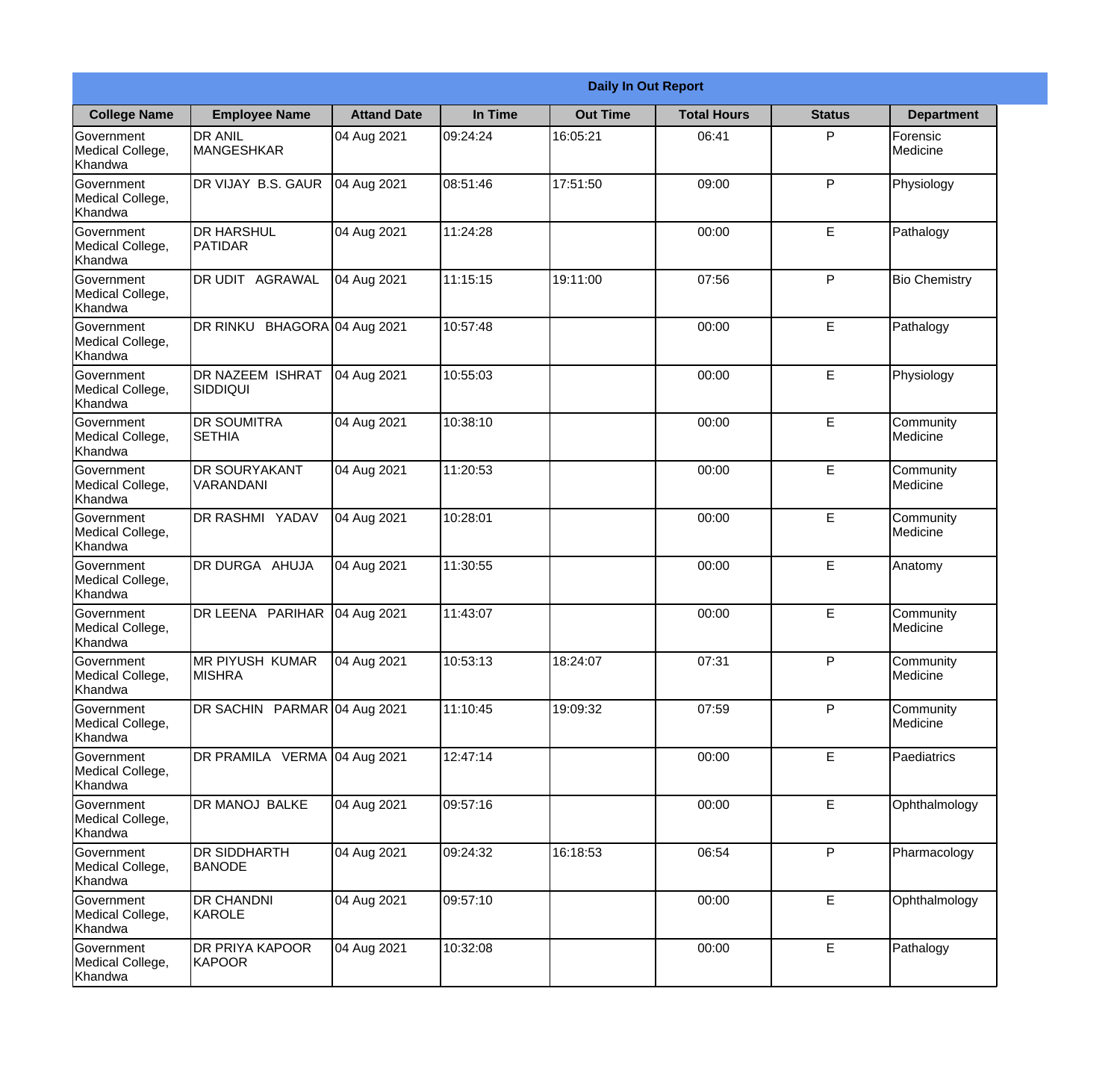| <b>Designation</b>                  | <b>Category</b>     |
|-------------------------------------|---------------------|
| Assistant Professor                 | Para Clinical       |
| Associate Professor Non Clinical    |                     |
| Assistant Professor                 | Para Clinical       |
| Associate Professor Non Clinical    |                     |
| <b>Assistant Professor</b>          | Para Clinical       |
| Professor                           | <b>Non Clinical</b> |
| Assistant Professor                 | Para Clinical       |
| Demonstrator/Tutor   Para Clinical  |                     |
| <b>Assistant Professor</b>          | Para Clinical       |
| Demonstrator/Tutor                  | Non Clinical        |
| <b>Assistant Professor</b>          | Para Clinical       |
| Statistician                        | Para Clinical       |
| Assistant Professor   Para Clinical |                     |
| Professor                           | Clinical            |
| <b>Assistant Professor</b>          | <b>Clinical</b>     |
| Associate Professor Para Clinical   |                     |
| <b>Assistant Professor</b>          | IClinical           |
| Demonstrator/Tutor   Para Clinical  |                     |

## **Daily In Out Report**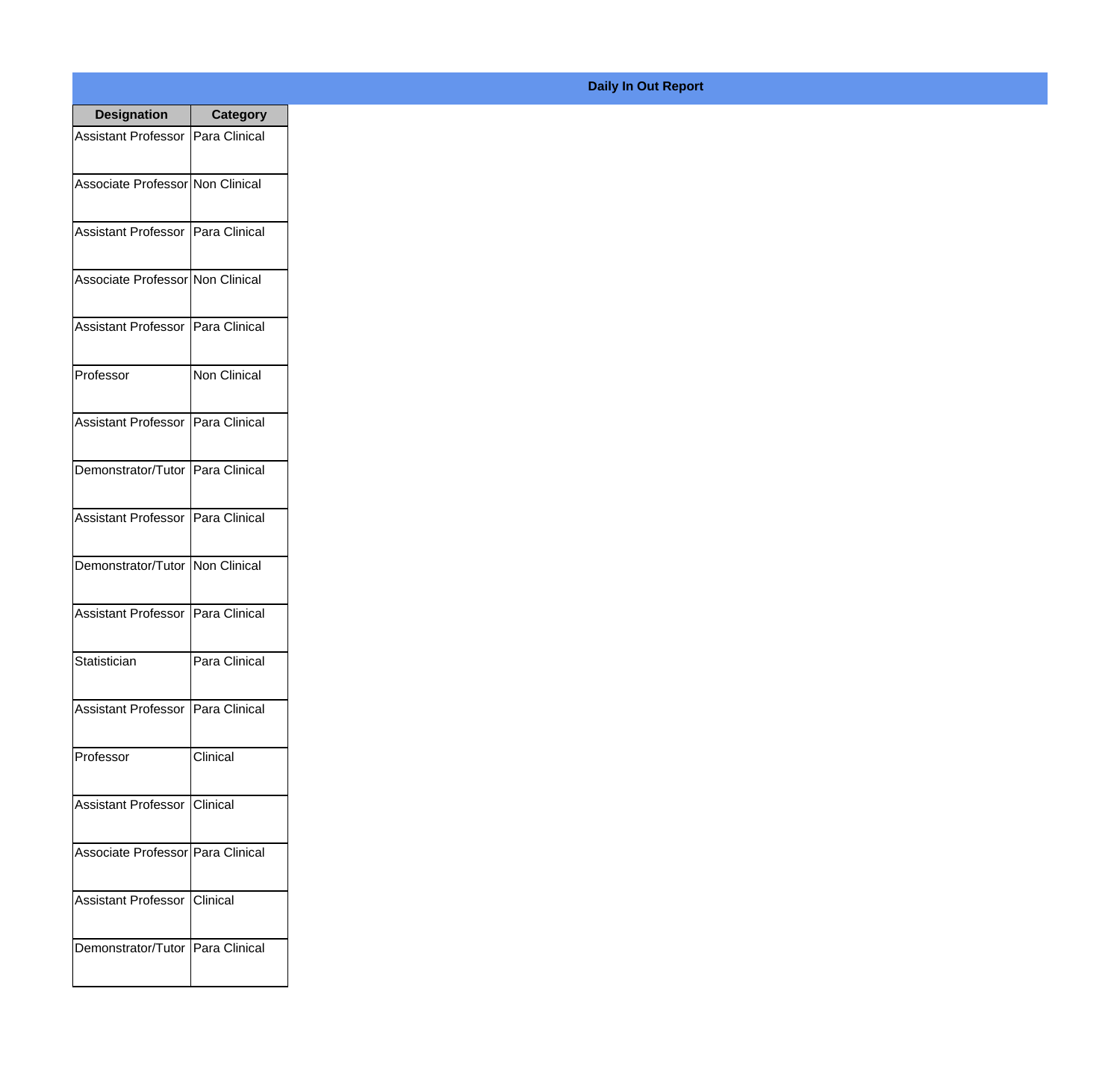|                                                         |                                                |             |          |          | <b>Daily In Out Report</b> |              |                             |
|---------------------------------------------------------|------------------------------------------------|-------------|----------|----------|----------------------------|--------------|-----------------------------|
| Government<br>Medical College,<br>Khandwa               | <b>DR SAPNA</b><br><b>MAHESHRAM</b>            | 04 Aug 2021 | 11:07:18 |          | 00:00                      | E            | Community<br>Medicine       |
| Government<br>Medical College,<br>Khandwa               | DR RAKESH SINGH<br><b>HAZARI</b>               | 04 Aug 2021 | 15:47:10 |          | 00:00                      | E            | Pathalogy                   |
| <b>Government</b><br>Medical College,<br><b>Khandwa</b> | <b>DR NISHA</b><br><b>KAITHWAS</b>             | 04 Aug 2021 | 10:25:52 | 13:10:06 | 02:45                      | P            | Psychiatry                  |
| Government<br>Medical College,<br>Khandwa               | DR SHAIKH M.KHALIQ 04 Aug 2021                 |             | 12:03:11 |          | 00:00                      | E            | <b>Bio Chemistry</b>        |
| Government<br>Medical College,<br>Khandwa               | <b>DR RAJU</b>                                 | 04 Aug 2021 | 10:56:31 | 17:01:49 | 06:05                      | $\mathsf{P}$ | Forensic<br>Medicine        |
| Government<br>Medical College,<br>Khandwa               | <b>DR SITARAM</b><br>SOLANKI                   | 04 Aug 2021 | 08:58:18 | 16:06:15 | 07:08                      | $\mathsf{P}$ | Forensic<br>Medicine        |
| Government<br>Medical College,<br>Khandwa               | <b>DR RANJEET</b><br><b>BADOLE</b>             | 04 Aug 2021 | 13:08:20 |          | 00:00                      | E            | <b>General Medicine</b>     |
| Government<br>Medical College,<br>Khandwa               | DR ASHOK<br><b>BHAUSAHEB NAJAN</b>             | 04 Aug 2021 | 10:35:28 |          | 00:00                      | E            | Forensic<br>Medicine        |
| Government<br>Medical College,<br>Khandwa               | DR NITESHKUMAR<br>KISHORILAL<br><b>RATHORE</b> | 04 Aug 2021 | 09:55:35 |          | 00:00                      | E            | Pharmacology                |
| <b>Government</b><br>Medical College,<br><b>Khandwa</b> | DR PRIYESH<br><b>MARSKOLE</b>                  | 04 Aug 2021 | 11:20:08 | 17:55:22 | 06:35                      | $\mathsf{P}$ | Community<br>Medicine       |
| Government<br>Medical College,<br>Khandwa               | <b>DR SANGEETA</b><br><b>CHINCHOLE</b>         | 04 Aug 2021 | 10:38:45 |          | 00:00                      | E            | Physiology                  |
| Government<br>Medical College,<br>Khandwa               | DR SUNIL BAJOLIYA 04 Aug 2021                  |             | 10:14:55 |          | 00:00                      | E            | OTO-Rhiono-<br>Laryngology  |
| Government<br>Medical College,<br>Khandwa               | DR NISHA MANDLOI<br><b>PANWAR</b>              | 04 Aug 2021 | 09:24:17 | 16:43:21 | 07:19                      | P            | Obstetrics &<br>Gynaecology |
| Government<br>Medical College,<br>Khandwa               | <b>DR SATISH</b><br><b>CHANDEL</b>             | 04 Aug 2021 | 16:13:18 |          | 00:00                      | E            | Pharmacology                |
| Government<br>Medical College,<br>Khandwa               | <b>DR JITENDRA</b><br>AHIRWAR                  | 04 Aug 2021 | 09:21:44 | 17:01:57 | 07:40                      | P            | Pathalogy                   |
| Government<br>Medical College,<br>Khandwa               | DR MUKTESHWARI<br><b>GUPTA</b>                 | 04 Aug 2021 | 11:28:08 | 18:26:49 | 06:58                      | $\mathsf{P}$ | Pharmacology                |
| Government<br>Medical College,<br>Khandwa               | DR YASHPAL RAY                                 | 04 Aug 2021 | 13:02:30 |          | 00:00                      | E            | Anatomy                     |
| Government<br>Medical College,<br>Khandwa               | RENU WAGHMARE                                  | 04 Aug 2021 | 11:29:16 |          | 00:00                      | E            | Community<br>Medicine       |